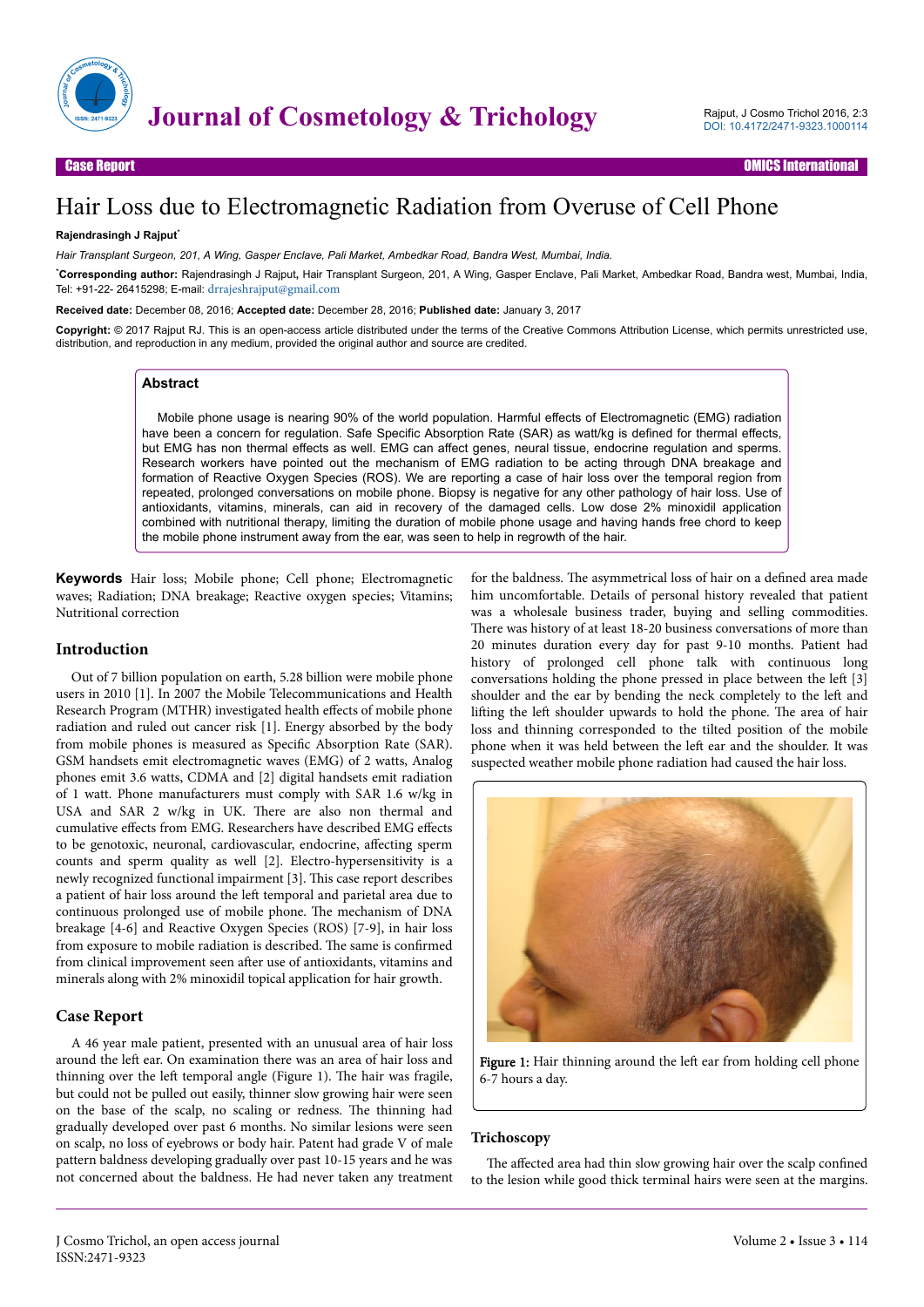There was no intermediate zone or border of partially miniaturized hair that would be gradually leading to good terminal hair. No anisotrichosis, no peri follicular reaction, no pigmentation, scaling, no broken hair or exclamation mark hair were seen (Figure 2). A biopsy was conducted to explore and understand the pathology.



Figure 2: Thin slow growing hair over affected area with adjacent good terminal hair along the margins, no peri-follicular reaction.

# **Histopathology**

Biopsy showed mast cell infiltration in upper layers of the skin, suggesting skin reaction but there was no specific concentration of cellular infiltration around the dermal papilla or the hair follicle. The findings were reported as indicative of prolonged exposure to an irritant or antigen. Biopsy did not indicate alopecia areata, cicatricial alopecia or androgenetic alopecia, these possibilities were ruled out.

# **Treatment and Result**

Review of literature showed that DNA breakage [4-6] and generation of ROS [7-9] play a role in slowing down of hair growth and hair loss from exposure to mobile radiation [4].



Figure 3: Improved hair growth within 4 months after changing to hands free and antioxidant therapy.

Treatment was planned to stimulate the slow growing hair with twice a day application of minoxidil 2%. Antioxidants were used to neutralize the generation of ROS. Nutrients including iron, calcium, amino acids, Biotin, Vitamin C, B-Complex and Omega 3 were added to aid in recovery of cell damage and support rapid cell division required for new hair growth. Since use of multiple nutrients together can interfere with individual efficiency these were administered in a three day cycle as published earlier by the author [9-11]. Patient was advised to reduce cell phone conversation time and use a hands free ear phone with mice chord to avoid contact with the area of hair thinning around the left ear. Within two months there was commencement of hair regrowth and by 4 months there was complete regrowth of the affected temporal angle plus appreciable new hair growth in all the surrounding areas as well (Figure 3).

# **Discussion**

# **Hair loss from exposure to mobile phone radiation by DNA breakage**

Cam and Seyhan (2012) collected hair samples from healthy men, immediately before and after using a 900-MHz GSM (Global System for Mobile Communications) mobile phone for 15 and 30 min. Singlestrand DNA breaks of hair root cells from the samples were determined using the 'comet assay'. They found significant increase in DNA single-strand breaks in human hair root cells located around the ear where the phone was held [4]. The same was experimentally demonstrated by Phillips and Singh in 2008 [5]. While Schwarz et al. had shown it in lab studies that single strand DNA breakage was a non-thermal effect and short intermittent exposure caused stronger damage than continuous exposure [6]. Нese studies formed the basis of advising use of hands free cord and reducing conversation time on the mobile phone to help in restoration of lost hair [5].

# **Hair loss from exposure to mobile phone radiation through ROS**

Gnitecki et al. showed reduced Superoxide Dismutase (SOD) activity in blood platalet samples after exposure to mobile phone radiation [7]. Mollaoglu et al. found reduced SOD as well as rise in lipid peroxidation caused by 900 MHz mobile radiation [8]. Нese studied formed the basis of using antioxidants, vitamins, minerals in addition to 2% minoxidil for supporting rapid cell division, regeneration and regrowth of the lost hair.

# Genotoxic and hormonal effects of mobile phone radiation **can also lead to hair loss**

Hair growth is result of a dynamic balance between factors that promote and inhibit hair growth. Singh et al. have reviewed thermal and non-thermal genotoxic effects of cell phone radiation, damaging and altering activity of genes and chromosomes [2,12]. Singh et.al documented various complaints associated with mobile radiation effects as fatigue, sleep disturbance, dizziness, lack of concentration, ringing in the ears, reaction time, loss of memory, headache, disturbance in digestive system and heart palpitation including hair loss in 8% of the cases [2]. Нe incidence discovered may have been higher if their study was focused on hair loss and poor hair growth. Touitou et al. [13] and the studies of Sumedha et al. [14] concluded that GSM-900 cellular telephones affects the circadian patterns of gonadal, adrenal and pituitary hormones, elevate estrogen, reduce

### Page 2 of 3